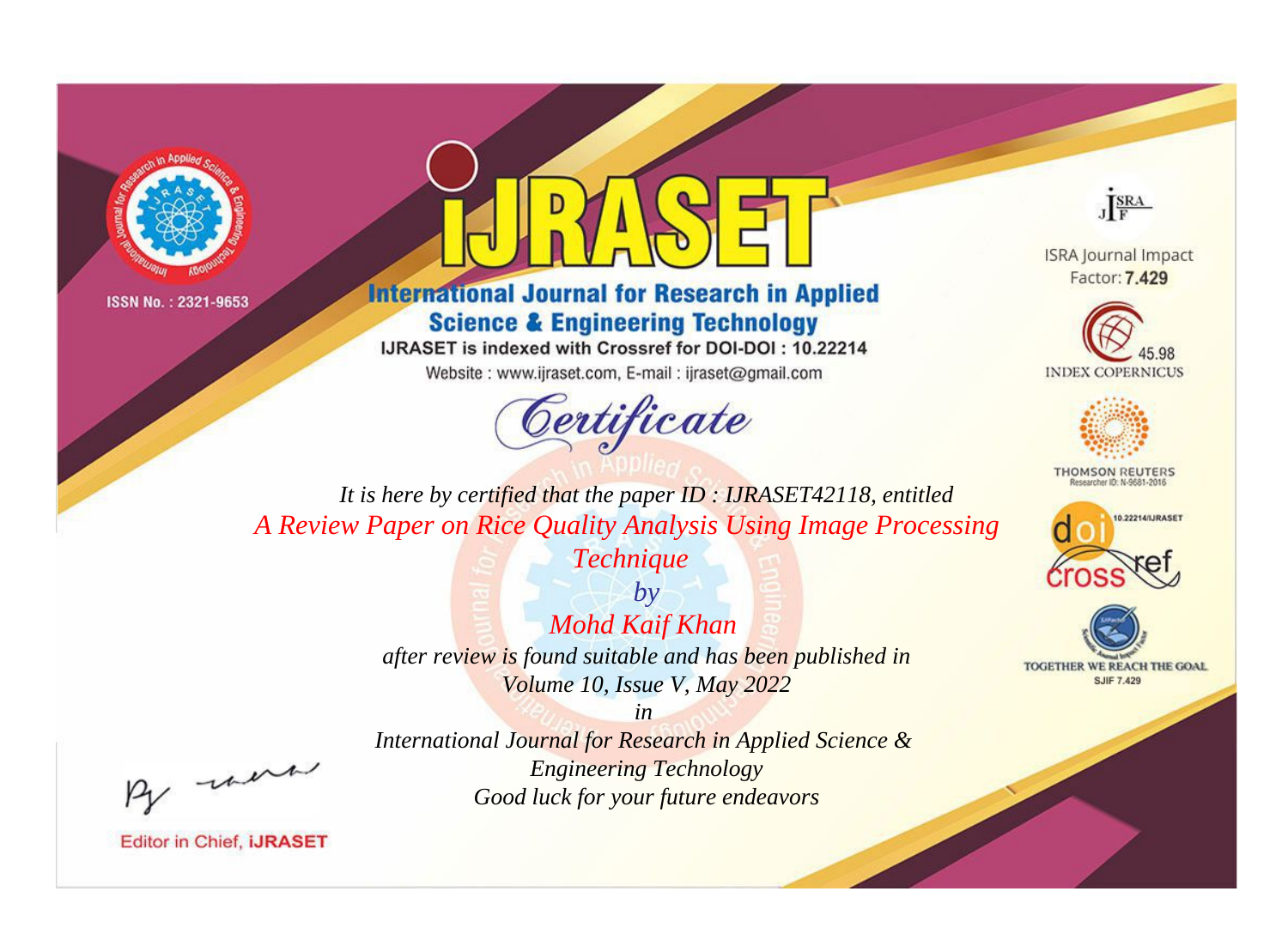



**International Journal for Research in Applied Science & Engineering Technology** 

IJRASET is indexed with Crossref for DOI-DOI: 10.22214

Website: www.ijraset.com, E-mail: ijraset@gmail.com



JERA

**ISRA Journal Impact** Factor: 7.429





**THOMSON REUTERS** 



TOGETHER WE REACH THE GOAL **SJIF 7.429** 

It is here by certified that the paper ID: IJRASET42118, entitled A Review Paper on Rice Quality Analysis Using Image Processing

Technique

 $b\nu$ **Mukund Mohan** after review is found suitable and has been published in Volume 10, Issue V, May 2022

were

International Journal for Research in Applied Science & **Engineering Technology** Good luck for your future endeavors

 $in$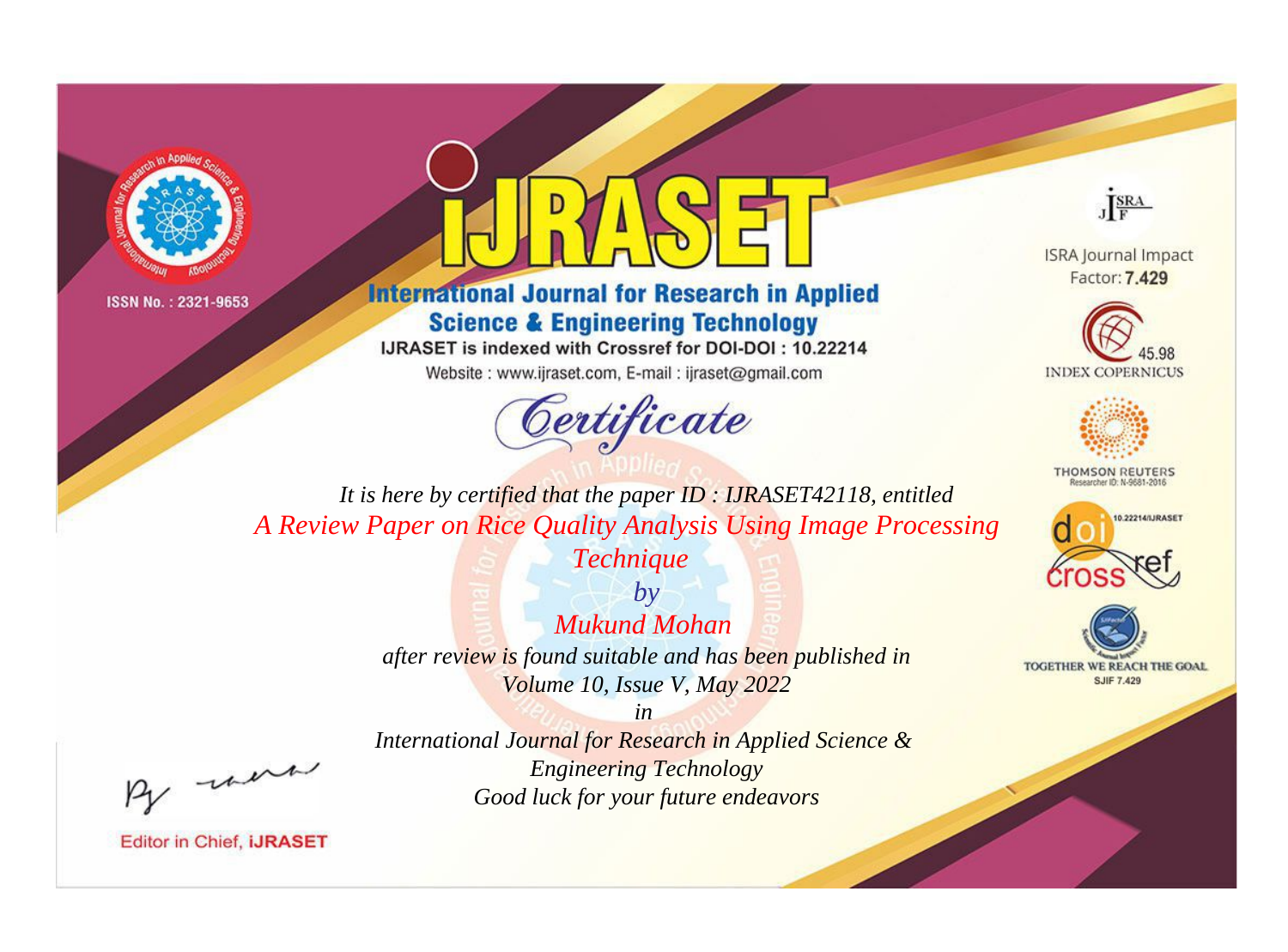



**International Journal for Research in Applied Science & Engineering Technology** 

IJRASET is indexed with Crossref for DOI-DOI: 10.22214

Website: www.ijraset.com, E-mail: ijraset@gmail.com



JERA

**ISRA Journal Impact** Factor: 7.429





**THOMSON REUTERS** 



TOGETHER WE REACH THE GOAL **SJIF 7.429** 

It is here by certified that the paper ID: IJRASET42118, entitled A Review Paper on Rice Quality Analysis Using Image Processing

Technique

 $by$ Pradyumn Jaiswal after review is found suitable and has been published in Volume 10, Issue V, May 2022

were

International Journal for Research in Applied Science & **Engineering Technology** Good luck for your future endeavors

 $in$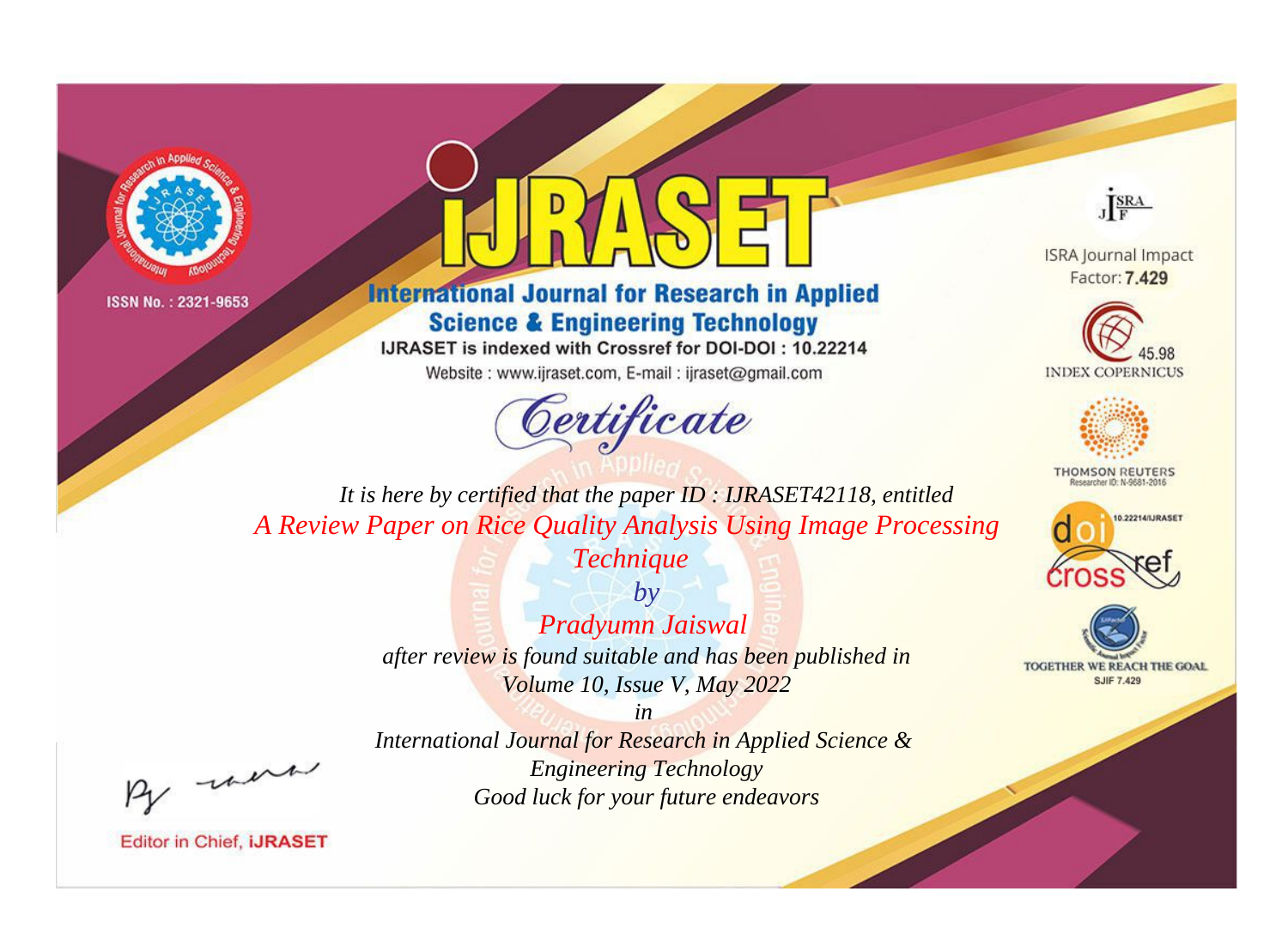



**International Journal for Research in Applied Science & Engineering Technology** 

IJRASET is indexed with Crossref for DOI-DOI: 10.22214

Website: www.ijraset.com, E-mail: ijraset@gmail.com



JERA

**ISRA Journal Impact** Factor: 7.429





**THOMSON REUTERS** 



TOGETHER WE REACH THE GOAL **SJIF 7.429** 

It is here by certified that the paper ID: IJRASET42118, entitled A Review Paper on Rice Quality Analysis Using Image Processing

Technique

 $b\nu$ **Prashant Kumar** after review is found suitable and has been published in Volume 10, Issue V, May 2022

-were

International Journal for Research in Applied Science & **Engineering Technology** Good luck for your future endeavors

 $in$